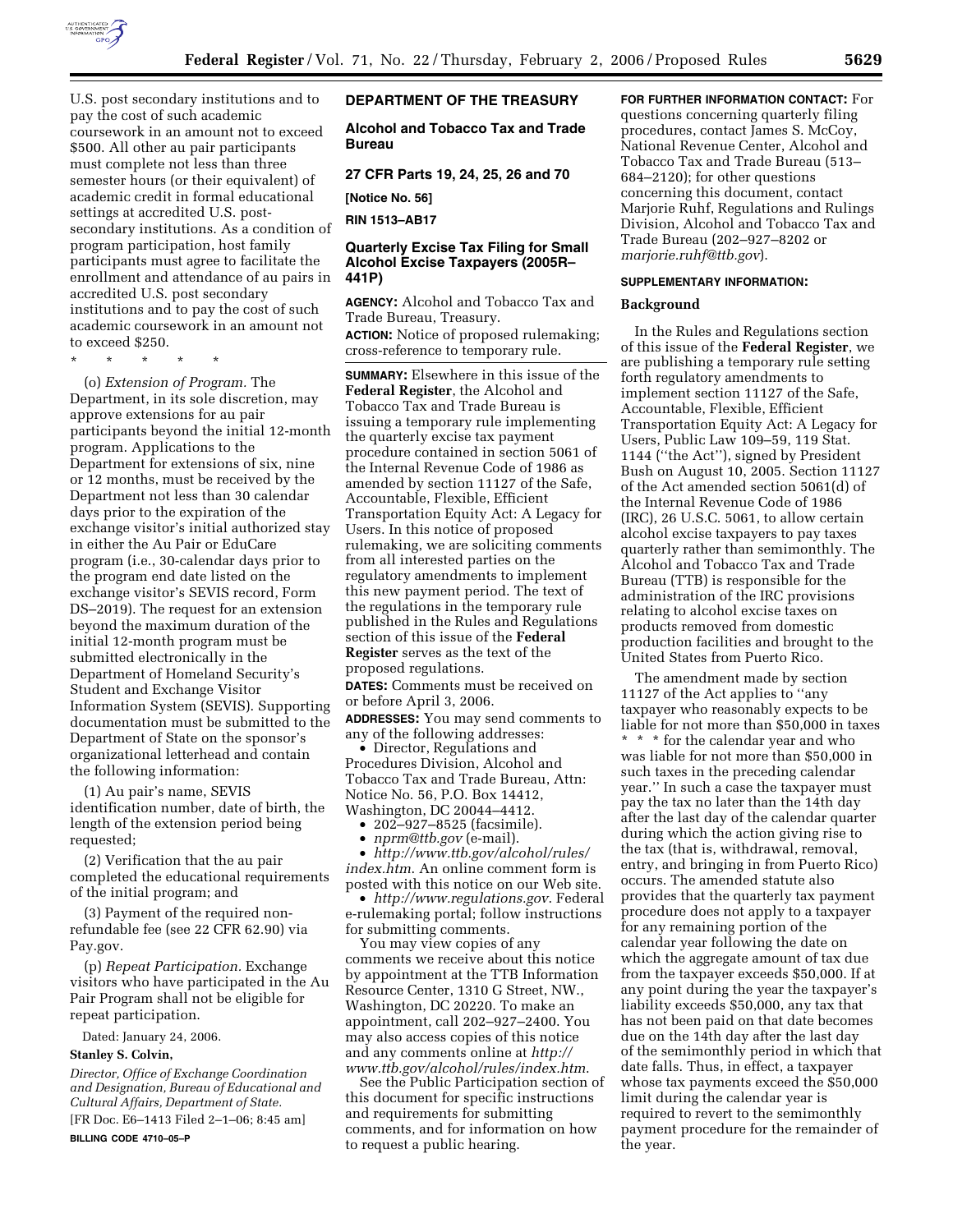The temporary regulations published elsewhere in this issue of the **Federal Register** involve amendments to parts 19, 24, 25, 26, and 70 of the TTB regulations (27 CFR parts 19, 24, 25, 26, and 70). The text of the temporary regulations serves as the text of these proposed regulations. The preamble to the temporary regulations explains the proposed regulations.

# **Public Participation**

#### *Comments Sought*

We invite comments from everyone interested. All comments must reference Notice No. 56 and must include your name and mailing address. They must be legible and written in language acceptable for public disclosure. Although we do not acknowledge receipt, we will consider your comments if we receive them on or before the closing date. We regard all comments as originals.

#### **Confidentiality**

All comments are part of the public record and subject to disclosure. Do not enclose any material in your comments that you consider confidential or inappropriate for public disclosure.

#### *Submitting Comments*

You may submit comments in any of five ways:

• *Mail:* You may send written comments to TTB at the address listed in the **ADDRESSES** section of this document.

• *Facsimile:* You may submit comments by facsimile transmission to 202–927–8525. Faxed comments must:

(1) Be on 8.5- by 11-inch paper;

(2) Contain a legible, written signature; and

(3) Be no more than five pages long. This limitation ensures electronic access to our equipment. We will not accept faxed comments that exceed five pages.

• *E-mail:* You may e-mail comments to *nprm@ttb.gov*. Comments transmitted by electronic mail must:

(1) Contain your e-mail address;

(2) Reference Notice No. 56 on the subject line; and

(3) Be legible when printed on 8.5- by 11-inch paper.

• *Online form:* We provide a comment form with the online copy of this document on our Web site at *http:// www.ttb.gov/alcohol/rules/index.htm*. Select the ''Send comments via e-mail'' link under Notice No. 56.

• *Federal e-Rulemaking Portal:* To submit comments to us via the Federal e-rulemaking portal, visit *http:// www.regulations.gov* and follow the instructions for submitting comments.

You may also write to the Administrator before the comment closing date to ask for a public hearing. The Administrator reserves the right to determine, in light of all circumstances, whether to hold a public hearing.

#### *Public Disclosure*

You may view copies of the temporary rule, this document, and any comments we receive by appointment at the TTB Information Center at 1310 G Street, NW., Washington, DC 20220. You may also obtain copies at 20 cents per 8.5- x 11-inch page. Contact the TTB information specialist at the above address or telephone 202–927–2400 to schedule an appointment or to request copies of comments.

For your convenience, we will post the temporary rule, this document, and any comments we receive on the TTB Web site. We may omit voluminous attachments or material that we consider unsuitable for posting. In all cases, the full comment will be available in the TTB Information Center. To access the online copy of this document and the submitted comments, visit *http://www.ttb.gov/alcohol/rules/ index.htm*. Select the ''View Comments'' link under this document's number and title to view the posted comments.

#### **Regulatory Flexibility Act**

Although we are issuing this notice of proposed rulemaking, it has been determined that it is not subject to the provisions of 5 U.S.C. 553(b). Because this proposed rule contains no new collections of information, the provisions of the Regulatory Flexibility Act (5 U.S.C. 601 *et seq.*) do not apply. This proposed rule decreases the frequency of existing information collections for some businesses, including some small businesses. Pursuant to section 7805(f) of the Internal Revenue Code of 1986, we will submit this notice of proposed rulemaking to the Chief Counsel for Advocacy of the Small Business Administration for comment on its impact on small businesses.

### **Executive Order 12866**

We have determined that this notice of proposed rulemaking is not a significant regulatory action as defined in Executive Order 12866. Therefore, a regulatory assessment is not required.

#### **Paperwork Reduction Act**

Under the Paperwork Reduction Act of 1995, no persons are required to respond to a collection of information unless it displays a valid OMB control number. The collections of information

contained in the regulations amended by this temporary rule have been previously reviewed and approved by the Office of Management and Budget in accordance with the Paperwork Reduction Act of 1995 under control numbers 1513–0053, 1513–0083, and 1513–0090. There is a reduction in the reporting or recordkeeping burden under these control numbers resulting from the change from semimonthly to quarterly tax return periods for some small taxpayers. There is no new or revised collection of information imposed by this proposed rule.

### **Drafting Information**

Charles Bacon, Daniel Hiland, and Marjorie Ruhf of the Regulations and Rulings Division, Alcohol and Tobacco Tax and Trade Bureau, drafted this document. However, other personnel participated in its development.

## **List of Subjects**

# *27 CFR Part 19*

Administrative practice and procedures, Caribbean Basin Initiative, Claims, Electronic funds transfers, Excise taxes, Exports, Gasohol, Imports, Labeling, Liquors, Packaging and containers, Puerto Rico, Reporting and recordkeeping requirements, Research, Security measures, Surety bonds, Vinegar, Virgin Islands, Warehouses.

#### *27 CFR Part 24*

Administrative practice and procedure, Claims, Electronic fund transfers, Excise taxes, Exports, Food additives, Fruit juices, Labeling, Liquors, Packaging and containers, Reporting and recordkeeping requirements, Research, Scientific equipment, Spices and flavoring, Surety bonds, Vinegar, Warehouses, Wine.

# *27 CFR Part 25*

Administrative practice and procedure, Beer, Claims, Electronic funds transfers, Excise taxes, Exports, Labeling, Packaging and containers, Reporting and recordkeeping requirements, Research, Surety bonds.

## *27 CFR Part 26*

Administrative practice and procedure, Alcohol and alcoholic beverages, Caribbean Basin Initiative, Claims, Customs duties and inspection, Electronic funds transfers, Excise taxes, Packaging and containers, Puerto Rico, Reporting and recordkeeping requirements, Surety bonds, Virgin Islands, Warehouses.

#### *27 CFR Part 70*

Administrative practice and procedure, Claims, Excise taxes,